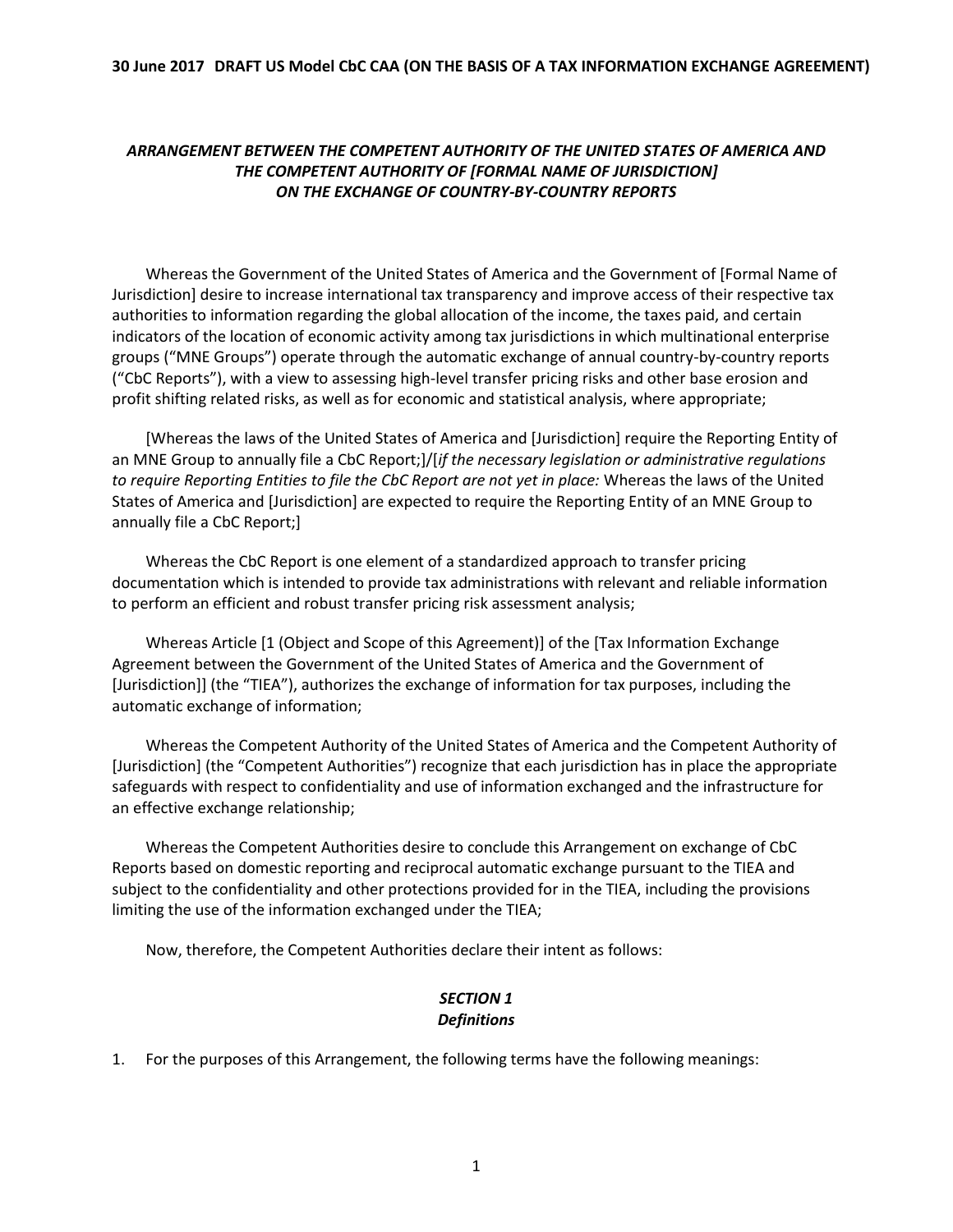- a) the term "Group" means a collection of enterprises related through ownership or control such that it is either required to prepare consolidated financial statements for financial reporting purposes under applicable accounting principles or would be so required if equity interests in any of the enterprises were traded on a public securities exchange;
- b) the term "multinational enterprise group" or "MNE Group" means any Group that (i) includes two or more enterprises the tax residences of which are in different jurisdictions, or includes an enterprise that is resident for tax purposes in one jurisdiction and is subject to tax with respect to the business carried out through a permanent establishment in another jurisdiction, and (ii) is not an Excluded MNE Group;
- c) the term "Excluded MNE Group" means a Group that is not required to file a CbC Report on the basis that the annual consolidated group revenue of the Group during the fiscal year immediately preceding the reporting fiscal year, as reflected in its consolidated financial statements for such preceding fiscal year, is below the threshold that is defined in domestic law by the jurisdiction of tax residence of the Reporting Entity and is consistent with the 2015 Report (for purposes of the foregoing, the threshold includes any modifications that may result from the 2020 review contemplated in the 2015 Report);
- d) the term "Constituent Entity" means:

(i) with respect to an MNE Group having a Reporting Entity resident for tax purposes in [Jurisdiction], (A) any separate business unit of an MNE Group that is included in the consolidated financial statements for financial reporting purposes or would be so included if equity interests in such business unit of an MNE Group were traded on a public securities exchange, (B) any separate business unit that is excluded from the MNE Group's consolidated financial statements solely on size or materiality grounds, and (C) any permanent establishment of any separate business unit of the MNE Group included in (A) or (B) above provided the business unit prepares a separate financial statement for such permanent establishment for financial reporting, regulatory, tax reporting, or internal management control purposes; and

(ii) with respect to an MNE Group having a Reporting Entity resident for tax purposes in the United States, any "Constituent Entity" as defined in the relevant U.S. Treasury regulations;

- e) the term "Reporting Entity" means the Constituent Entity that, by virtue of domestic law in its jurisdiction of tax residence, files the CbC Report in its capacity to do so on behalf of the MNE Group;
- f) the term "CbC Report" means the Country-by-Country Report to be filed annually by the Reporting Entity in accordance with the laws of its jurisdiction of tax residence and with the information required to be reported under such laws covering the items and reflecting the format set out in the 2015 Report (for purposes of the foregoing, the information and format includes any modifications that result from the 2020 review contemplated in the 2015 Report);
- g) the term "Fiscal Year" means: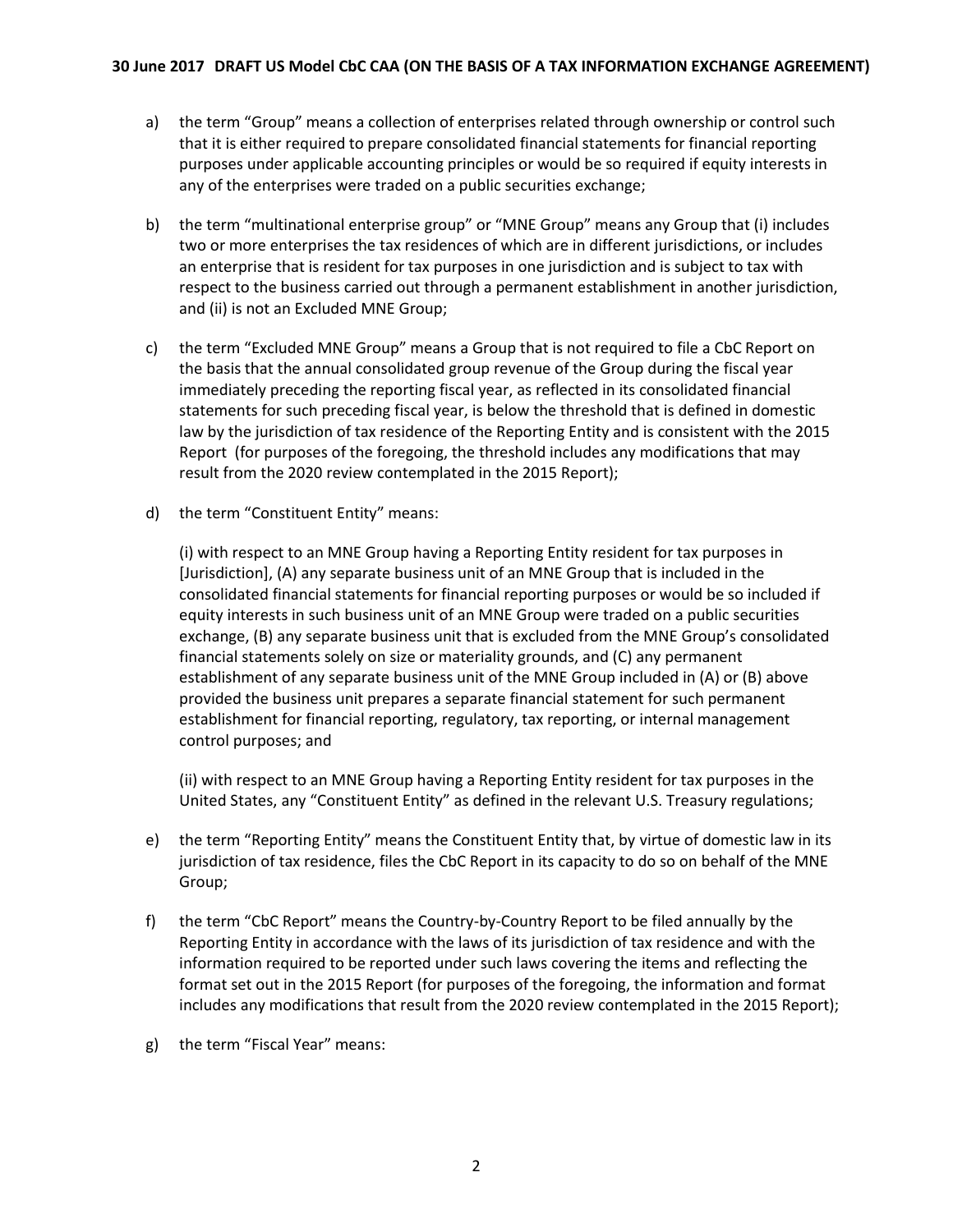(i) with respect to an MNE Group having a Reporting Entity resident for tax purposes in [Jurisdiction], the annual accounting period with respect to which the Reporting Entity prepares its financial statements; and

(ii) with respect to an MNE Group having a Reporting Entity resident for tax purposes in the United States, the "Reporting Period" as defined in the relevant U.S. Treasury regulations; and

- h) the term "2015 Report" means the final consolidated report, entitled Transfer Pricing Documentation and Country-by-Country Reporting, on Action 13 of the OECD/ G20 Action Plan on Base Erosion and Profit Shifting.
- 2. The terms "United States," "[Jurisdiction]," "Competent Authority," and "Contracting Party" have the meaning they have in the TIEA.
- 3. As regards the application of this Arrangement at any time by a Competent Authority, any term not defined in this Arrangement, unless the context otherwise requires or the Competent Authorities decide on a common meaning (as permitted by domestic law), is intended to have the meaning that it has at that time under the law of the Contracting Party applying this Arrangement, any meaning under the applicable tax laws of that Contracting Party prevailing over a meaning given to the term under other laws of that Contracting Party.

#### *SECTION 2 Exchange of Information with Respect to MNE Groups*

Pursuant to the provisions of Article [1] of the TIEA, each Competent Authority intends to exchange with the other Competent Authority annually on an automatic basis the CbC Report received from each Reporting Entity that is resident for tax purposes in its jurisdiction, provided that, on the basis of the information provided in the CbC Report, one or more Constituent Entities of the MNE Group of the Reporting Entity are resident for tax purposes in the jurisdiction of the other Competent Authority, or are subject to tax with respect to the business carried out through a permanent establishment situated in the jurisdiction of the other Competent Authority.

### *SECTION 3 Time and Manner of Exchange of Information*

- 1. For the purposes of the exchange of information in Section 2, the amounts contained in each CbC Report are expected to be stated in a single currency, which is expected to be specified in the CbC Report.
- 2. A CbC Report is intended to be first exchanged with respect to Fiscal Years of MNE Groups commencing on or after January 1, 2016. Such CbC Report is intended to be exchanged as soon as possible and no later than 18 months after the last day of the Fiscal Year of the MNE Group to which the CbC Report relates. CbC Reports with respect to Fiscal Years of MNE Groups commencing on or after January 1, 2017 are intended to be exchanged as soon as possible and no later than 15 months after the last day of the Fiscal Year of the MNE Group to which the CbC Report relates. Notwithstanding the foregoing, the exchange of CbC Reports is intended to commence only once this Arrangement becomes operative, and a Competent Authority is intended to have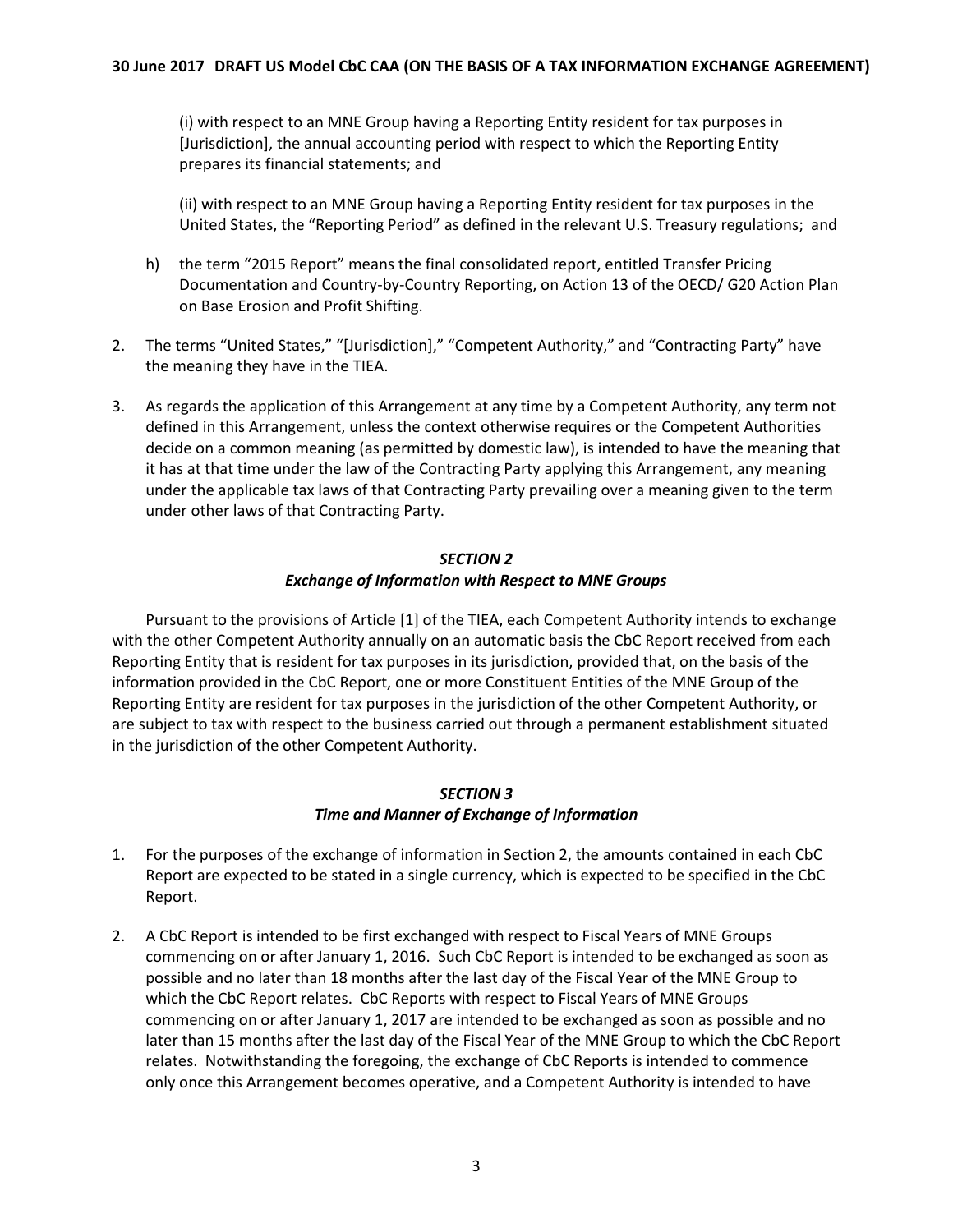until the expiration of the time periods set out in this paragraph or three months after this Arrangement becomes operative, whichever is later, to exchange the CbC Reports.

- 3. The Competent Authorities intend to exchange the CbC Reports automatically through a common schema in Extensible Markup Language (XML).
- 4. The Competent Authorities intend to work toward and decide on one or more methods for electronic data transmission including encryption standards.

#### *SECTION 4 Collaboration on Transmission and Errors*

- 1. Each Competent Authority intends to notify the other Competent Authority when the firstmentioned Competent Authority has reason to believe, with respect to a Reporting Entity that is resident for tax purposes in the jurisdiction of the other Competent Authority, that an error may have led to incorrect or incomplete information reporting or that there is noncompliance of the Reporting Entity with respect to its obligation under the domestic law of the jurisdiction of the other Competent Authority to file a CbC Report. The notified Competent Authority intends to take appropriate measures available under its domestic law to address the errors or the non-compliance with its domestic law described in the notice.
- 2. Within 15 days of successfully receiving a file containing the CbC Report in the time and manner described in Section 3, the Competent Authority receiving the file is expected to provide notice of such successful receipt to the Competent Authority providing the file. The notice need not express the receiving Competent Authority's view about the adequacy of the information received or whether the receiving Competent Authority believes that the providing Competent Authority should take measures pursuant to paragraph 1 of this Section to address errors or non-compliance with its domestic law.
- 3. Within 15 days of receiving a file containing information that cannot be processed, the receiving Competent Authority is expected to provide notice of such processing failure to the providing Competent Authority.

### *SECTION 5 Confidentiality, Data Safeguards and Appropriate Use*

- 1. All information exchanged is subject to the confidentiality and other protections provided for in the TIEA, including the provisions limiting the use of the information exchanged.
- 2. To the extent consistent with Article [10 (Confidentiality)] of the TIEA, each Competent Authority intends to limit the use of the information by its tax administration to the uses described in this paragraph. In particular, information exchanged by means of the CbC Report should be used by the tax administration for assessing high-level transfer pricing risks, base erosion and profit shifting related risks, and, where appropriate, for economic and statistical analysis. The information should not be used by the tax administrations as a substitute for a detailed transfer pricing analysis of individual transactions and prices based on a full functional analysis and a full comparability analysis. Each Competent Authority acknowledges that information in the CbC Report on its own does not constitute conclusive evidence that transfer prices are or are not appropriate and,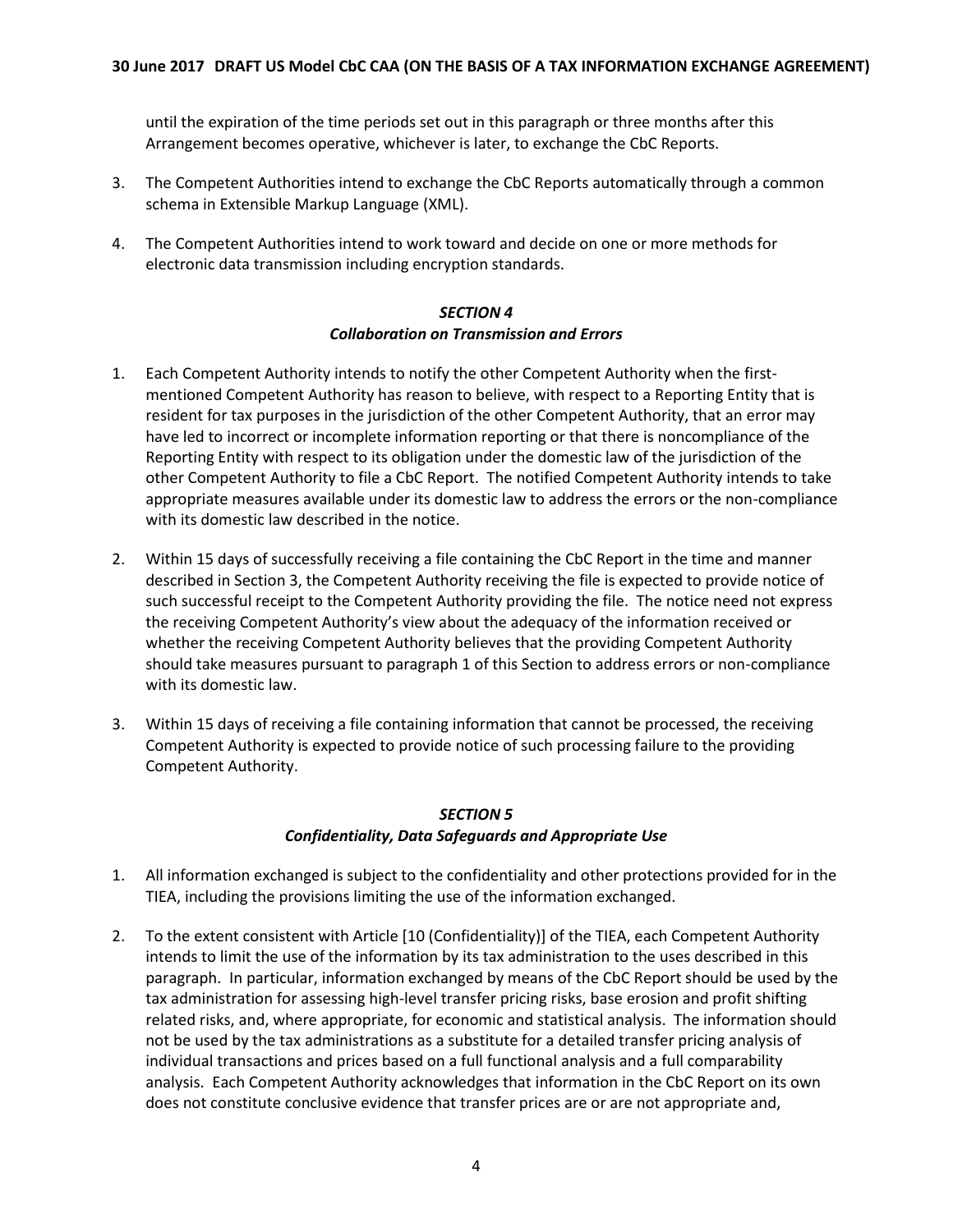consequently, the tax administration should not base transfer pricing adjustments on the CbC Report. Inappropriate adjustments in contravention of this paragraph made by the tax administration are expected to be conceded. The CbC Report data may be used as a basis for making further inquiries into the MNE Group's transfer pricing arrangements or into other tax matters in the course of a tax audit and, as a result of such further inquiries, making appropriate adjustments to the taxable income of a Constituent Entity. For purposes of the foregoing, the term "tax administration" means [in the case of the United States, the Internal Revenue Service, and in the case of [Jurisdiction], [ ]]/[the persons or authorities of the department or ministry of the Contracting Party that includes the Competent Authority and whose official duties concern the assessment, collection, or administration of, the enforcement or prosecution in respect of, or the determination of appeals in relation to the taxes referred to in paragraph [1] of Article [3 (Taxes Covered)] of the TIEA, or the oversight of the above].

3. To the extent permitted under applicable law, each Competent Authority intends to notify the other Competent Authority immediately regarding any cases of use or disclosure inconsistent with the rules set out in paragraphs 1 and 2 of this Section, including regarding any remedial actions or measures taken in respect of such cases that are inconsistent with the above-mentioned paragraphs.

# *SECTION 6 Consultations*

- 1. Where a person considers that an adjustment to the taxable income of a Constituent Entity, as a result of further inquiries based on the data in the CbC Report, results for such person in undesirable economic outcomes, including if such a matter arises for a specific business, and notifies to the Competent Authority of the jurisdiction of tax residence of the Reporting Entity, the Competent Authorities intend to endeavor to resolve the matter.
- 2. If any difficulties in the implementation of this Arrangement arise, either Competent Authority may request consultations to develop appropriate measures to fully implement this Arrangement.
- 3. A Competent Authority intends to consult with the other Competent Authority before the firstmentioned Competent Authority determines that there is a systemic failure by the other Competent Authority, which under its domestic law may result in a local filing requirement for a Constituent Entity that is a member of an MNE Group for which CbC Reports are intended to be exchanged under this Arrangement. For purposes of the foregoing, the term "systemic failure" means, with respect to the exchange of CbC Reports by a Competent Authority, such Competent Authority has suspended automatic exchange under this Arrangement (for reasons other than those that are consistent with the terms of this Arrangement) or has otherwise persistently failed to provide automatically the CbC Reports in its possession that are intended to be exchanged with the other Competent Authority under Section 2 of this Arrangement.

## *SECTION 7 Modifications*

This Arrangement may be modified by mutual written decision of the Competent Authorities.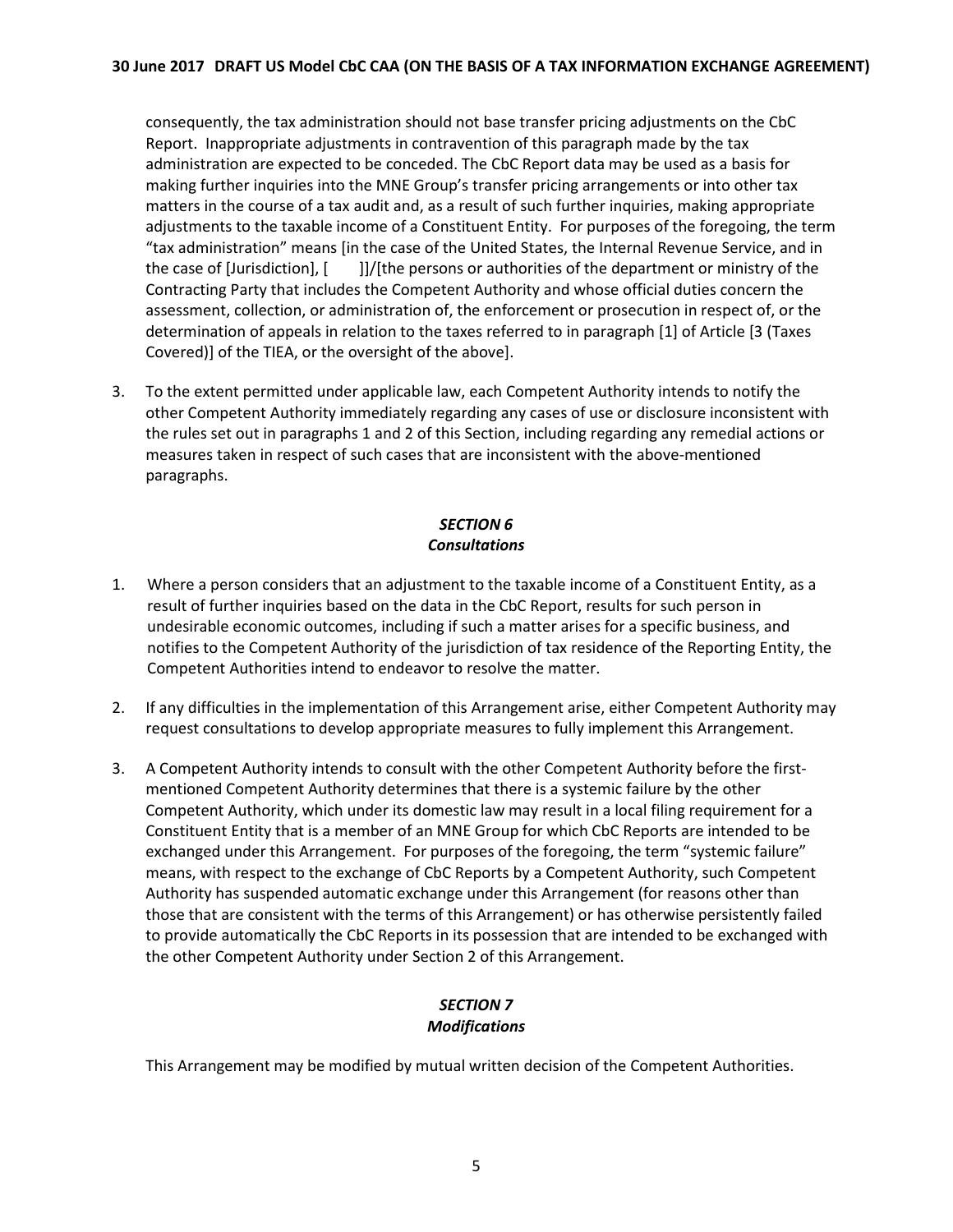# *SECTION 8 Term of Arrangement*

- 1. [This Arrangement becomes operative on the date of the later of the date of signatures below.]/[ *if the necessary legislation or administrative regulations to require Reporting Entities to file the CbC Report are not yet in place:* This Arrangement becomes operative on the date of the later of the notifications provided by each Competent Authority that its Contracting Party has the necessary laws in place to require Reporting Entities to file a CbC Report.]
- 2. A Competent Authority may provide notice in writing to the other Competent Authority that it is temporarily suspending the exchange of information under this Arrangement based on its determination that the other Competent Authority is or has been acting inconsistently with paragraphs 1 and 2 of Section 5 or paragraph 1 of Section 6 of this Arrangement, including the provisions of the TIEA referred to therein, or that the Competent Authority is or has been failing to provide timely or adequate information as intended under this Arrangement. Before making such a determination, the first-mentioned Competent Authority intends to consult with the other Competent Authority. A suspension of the exchange of information under this Arrangement is intended to become operative immediately and is intended to last until the second-mentioned Competent Authority establishes in a manner acceptable to both Competent Authorities that there has been no act inconsistent with the paragraphs referenced above or that the second-mentioned Competent Authority has adopted relevant measures that address such inconsistencies.
- 3. Either Competent Authority may discontinue this Arrangement and is expected to provide notice of discontinuation in writing to the other Competent Authority. Such discontinuation is intended to become operative on the first day of the month following the expiration of a period of 12 months after the date of the notice of discontinuation. In the event of discontinuation, all information previously exchanged under this Arrangement remains confidential and subject to the terms of the TIEA.